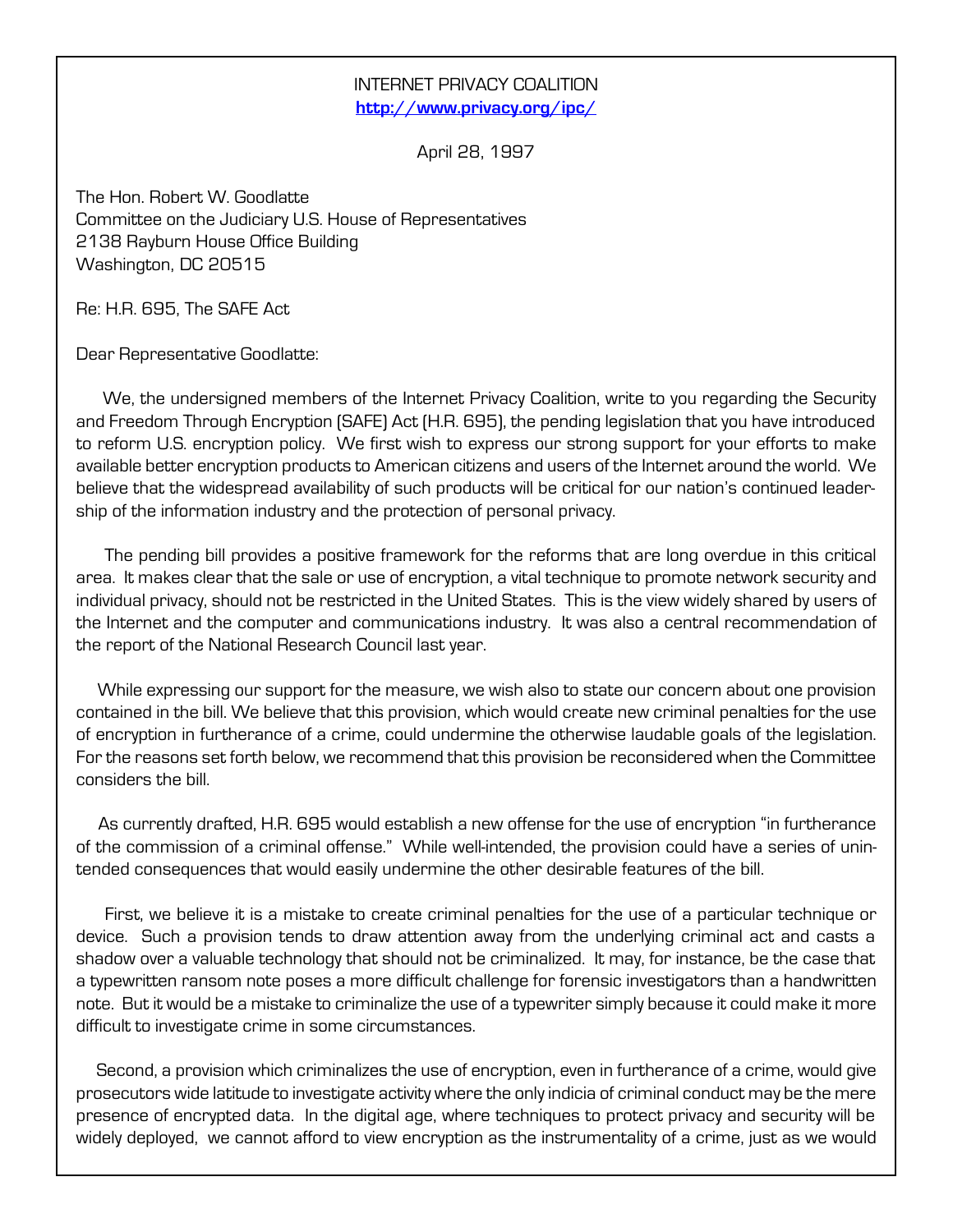not view the use of a typewriter in the current era.

 Finally, the provision could also operate as a substantial disincentive to the widespread adoption of strong encryption techniques in the communications infrastructure. Recognizing, as the National Research Council has, that the availability of strong encryption is one of the best ways to reduce the risk of crime and to promote public safety, the retention of this provision in the legislation will send a mixed message to users and businesses — that we want people to be free to use encryption but will be suspicious when it is used.

 If the concern is that encryption techniques may be used to obstruct access to evidence relevant to criminal investigations, we submit that the better approach may be, to the extent allowed by the Constitution, to rely on other provisions in the federal and state criminal codes (including sections relating to obstruction of justice or concealment) to address this problem if it arises.

 We thank you for your leadership on this important issue and appreciate your consideration of our views.

Respectfully,

Donald Haines, Legislative Counsel American Civil Liberties Union

James Lucier, Director of Economic Research Americans for Tax Reform

Barbara Simons, Chair Association for Computing, U.S. Public Policy Committee (USACM)

Chris Prokop, Chief Executive Officer BitWrench, Incorporated

Jerry Berman, Executive Director Center for Democracy and Technology

Jeffrey Chester, Executive Director Center for Media Education

Marlo Lewis, Jr., Vice President for Policy Competitive Enterprise Institute

Aki Namioka, President Computer Professionals for Social Responsibility

Stephen D. Crocker,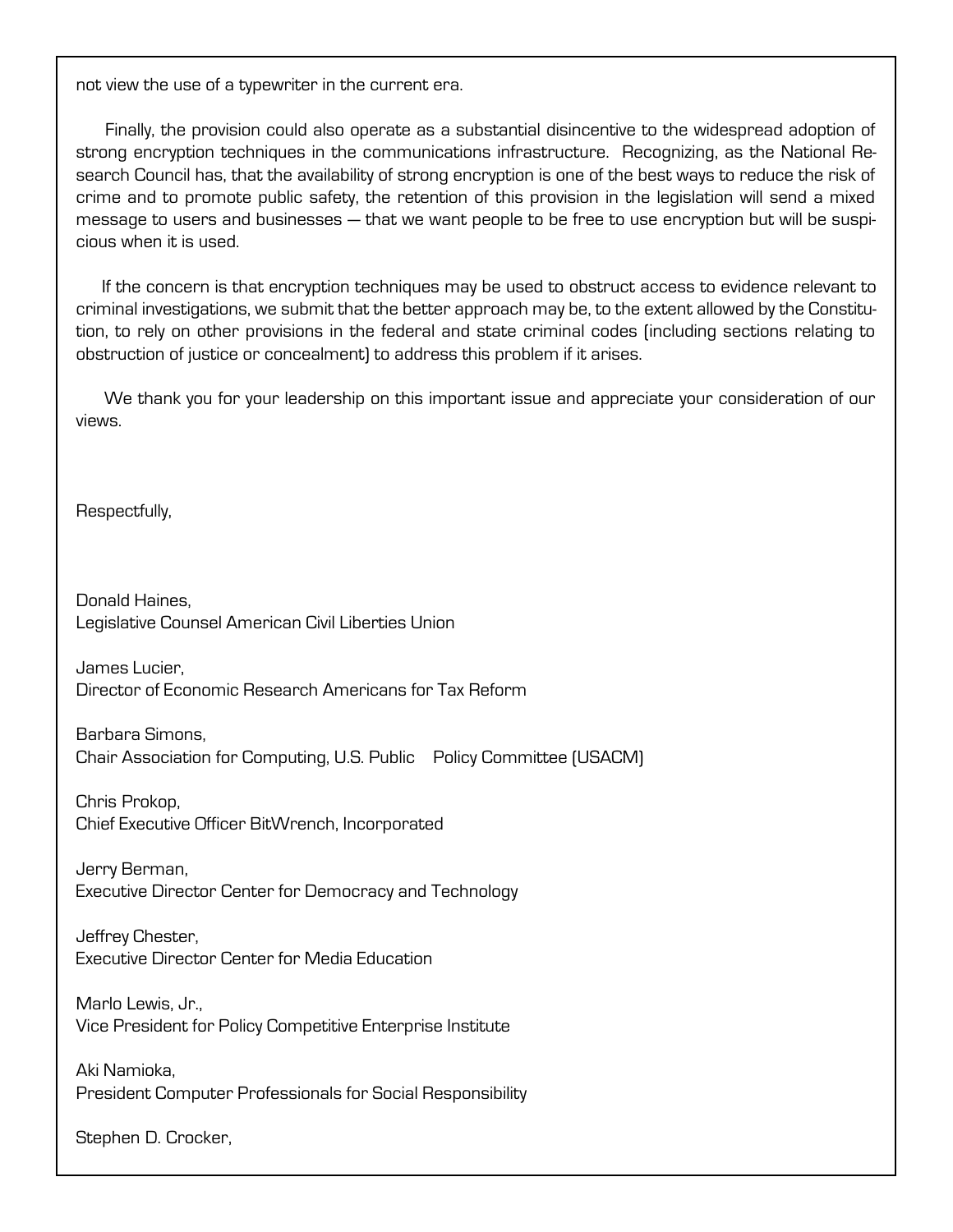Chief Technology Officer CyberCash, Inc.

Doug Humphrey, Chief Technology Officer Digex, Inc.

Phyllis Schlafly, President Eagle Forum

Lori Fena, Executive Director Electronic Frontier Foundation

Marc Rotenberg, Director Electronic Privacy Information Center

Lisa S. Dean, Vice President for Governance and Technology Free Congress Foundation

Jeff Taylor, Executive Director Frontiers of Freedom

Conrad Martin, Executive Director Fund for Constitutional Government

Paul Kostek, Vice Chair, IEEE-USA USA Board Institute of Electrical & Electronics Engineers - United States Activities (IEEE-USA)

Paul E. Hoffman, Director Internet Mail Consortium

Donald Heath, Executive Director Internet Society

Jack King, Director of Public Affairs National Association of Criminal Defense Lawyers

Kit Gage, Washington Representative National Committee Against Repressive Legislation

Audrie Krause, Executive Director NetAction

Kelly Huebner Blough, Director of Government Relations Pretty Good Privacy, Inc.

Simon Davies, Director General Privacy International

Evan Hendricks,